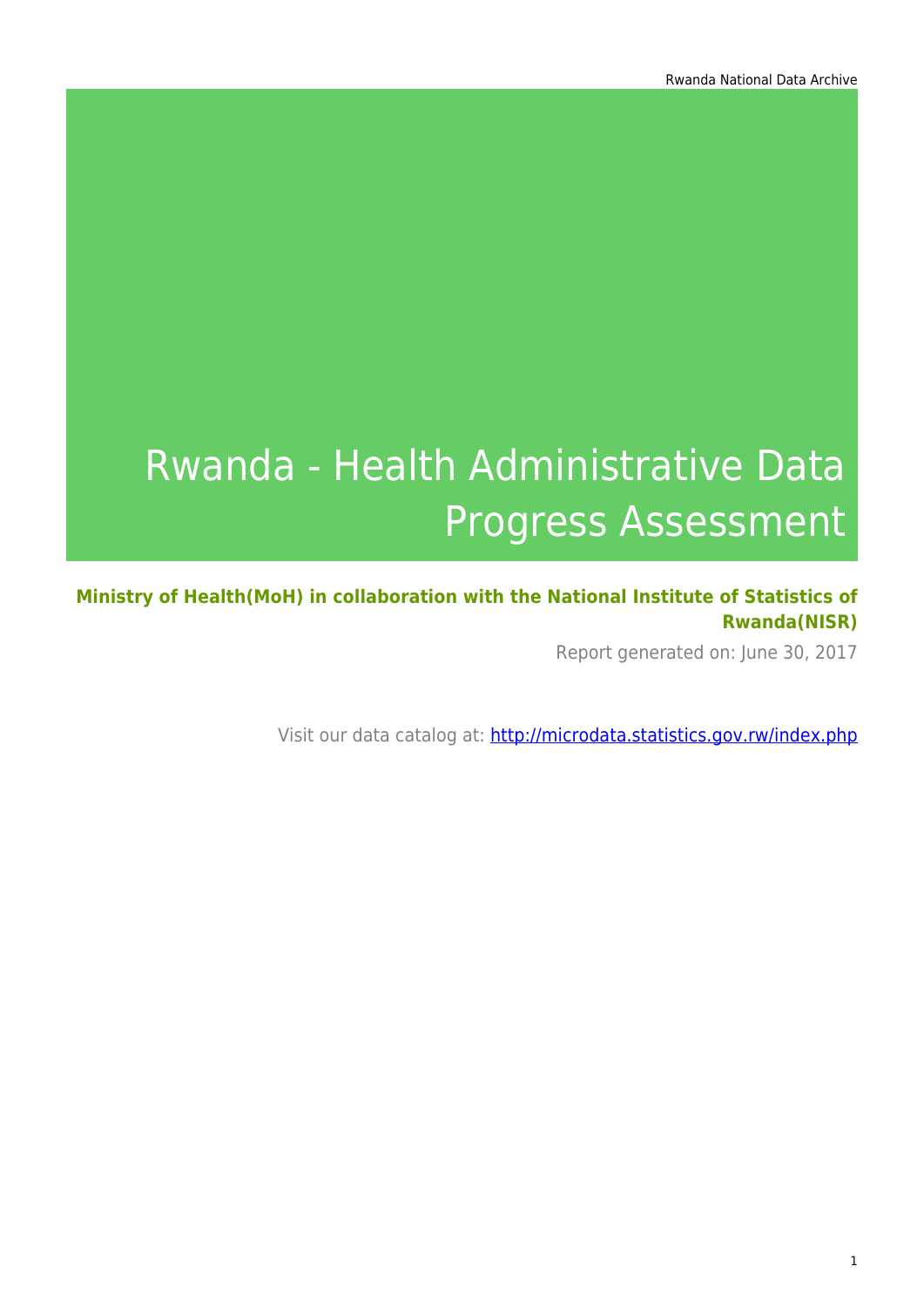### **Overview**

### **Identification**

ID NUMBER RWA-NISR-RHADPA-2016-V1.2

### **Version**

VERSION DESCRIPTION Version 1.1 Edited anonymized dataset for public use

PRODUCTION DATE 2017-05-01

### **Overview**

#### ABSTRACT

The importance of administrative statistics is much worth as it offers a good opportunity to get data at a cheaper cost compared to Censuses and sample surveys. Administrative statistics are also very essential to calculate some important demographic measures for instance health administrative statistics such as crude birth rate, general fertility rate, Age specific fertility rate, total fertility rate, gross reproduction rate, net reproduction rate, crude death rates, marriage and divorce rates,…under the condition that they are complete and accurate.

KIND OF DATA Administrative records data [adm]

#### UNITS OF ANALYSIS

The Development of Health Administrative Data Progress Assessment focused on women and children as units of analysis

### **Scope**

#### NOTES

The administrative systems collected data on Crude birth rate (CBR), General fertility rate (GFR), Age specific Fertility rate (ASFR), Total fertility rate (TFR) and Gross reproduction rate (GRR).

### **Coverage**

GEOGRAPHIC COVERAGE National coverage

UNIVERSE This assessment targeted children and children

### **Producers and Sponsors**

PRIMARY INVESTIGATOR(S)

**Name Affiliation**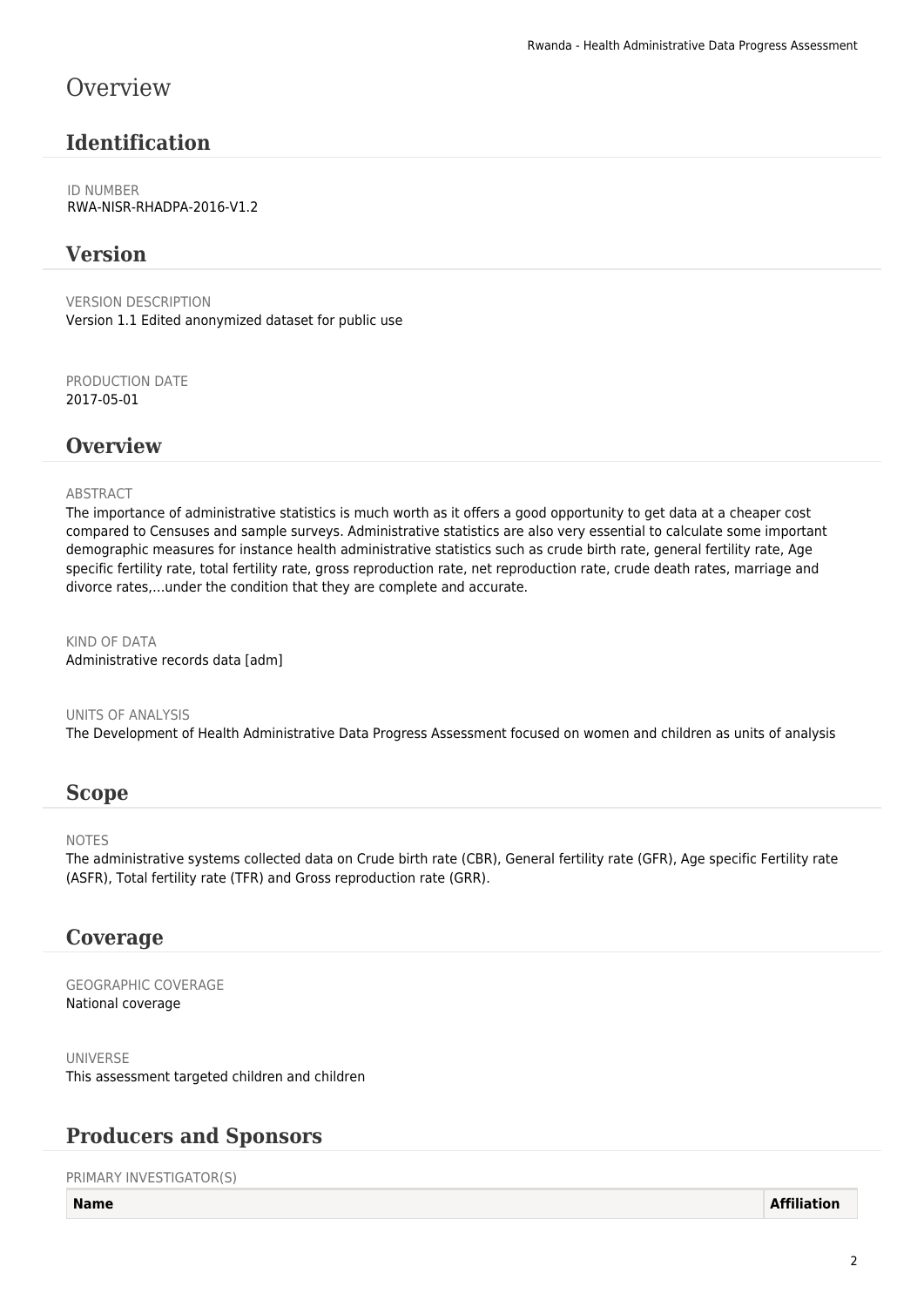| <b>Name</b>                                                                                        | <b>Affiliation</b> |
|----------------------------------------------------------------------------------------------------|--------------------|
| Ministry of Health(MoH) in collaboration with the National Institute of Statistics of Rwanda(NISR) |                    |

OTHER PRODUCER(S)

| <b>Name</b>                    | <b>Affiliation</b>   | Role              |
|--------------------------------|----------------------|-------------------|
| National Identification Agency | Government of Rwanda | Technical partner |

OTHER ACKNOWLEDGEMENTS

| <b>Name</b>           | <b>Affiliation</b>           | <b>Role</b>        |
|-----------------------|------------------------------|--------------------|
| Local Government      | Ministry of Local Governance | Mobilisation       |
| Ministry of education | MINEDUC                      | Mobilisation       |
| Ministry of Justice   | MINIJUST                     | legal requirements |

### **Metadata Production**

#### METADATA PRODUCED BY

| <b>Name</b>                                   | Abbreviation Affiliation |                                           | Role              |
|-----------------------------------------------|--------------------------|-------------------------------------------|-------------------|
| National Institute of Statistics of<br>Rwanda | <b>NISR</b>              | Minisrty of Finance and Economic Planning | Metadata producer |

DATE OF METADATA PRODUCTION 2017-05-01

DDI DOCUMENT VERSION Version 1.0 (June 2017)

DDI DOCUMENT ID ddi-rwa-nisr-rhadpa-2017-V1.0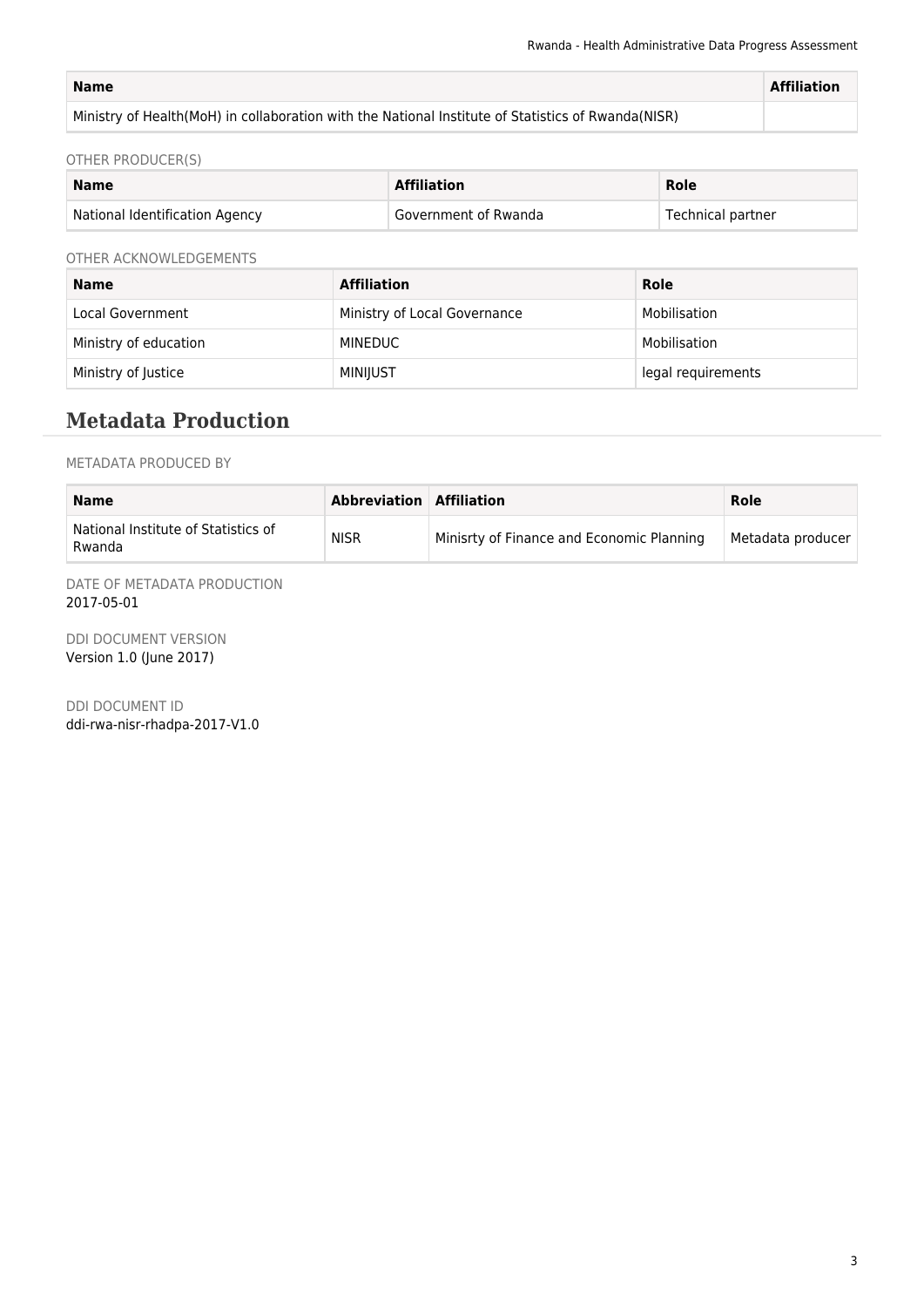## Sampling

No content available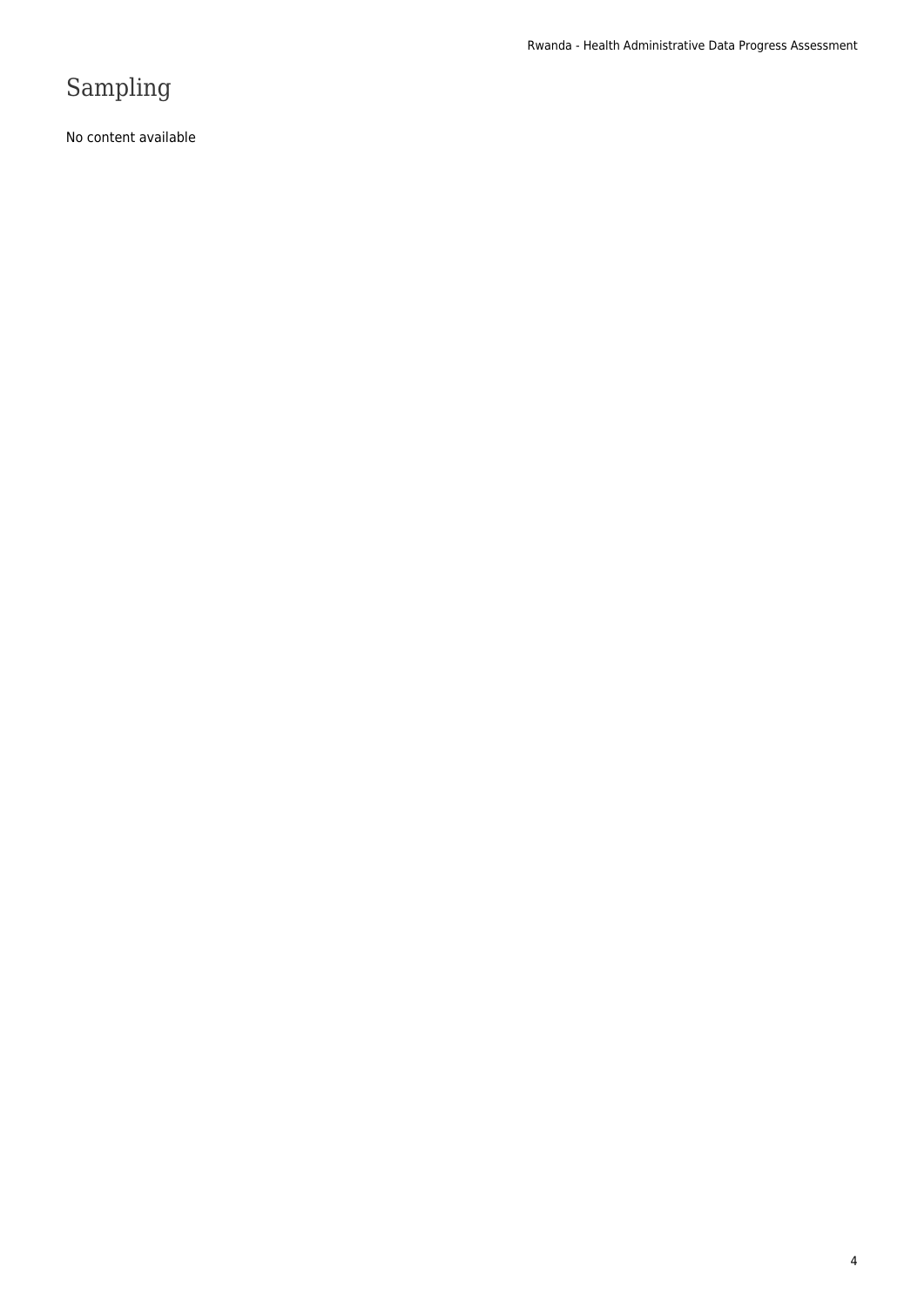## Questionnaires

No content available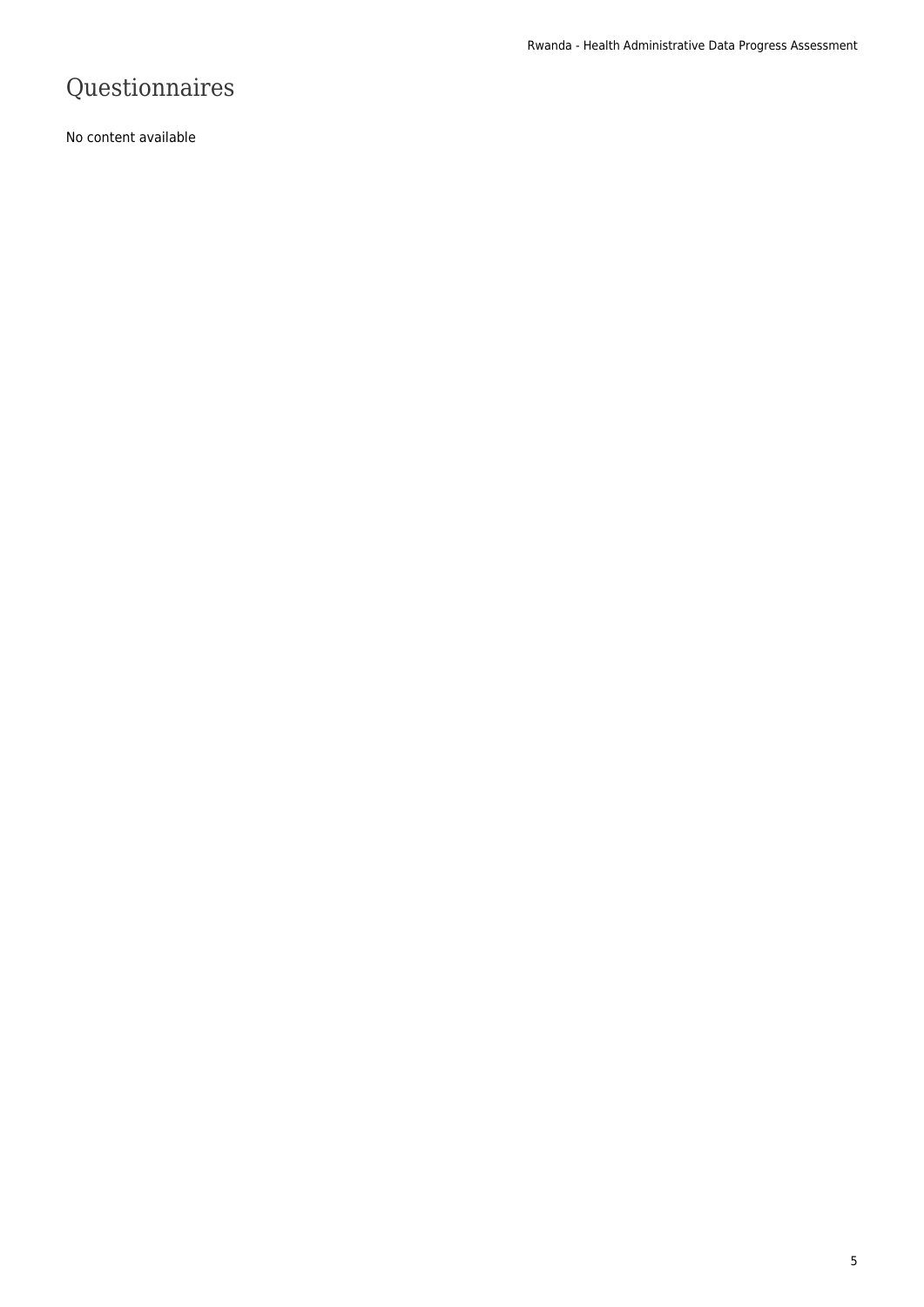## Data Collection

### **Data Collection Dates**

| <b>Start</b> | End  | Cycle |
|--------------|------|-------|
| 2015         | 2016 | N/A   |

### **Time Periods**

| Start | End  | Cycle |
|-------|------|-------|
| 2015  | 2016 | N/A   |

### **Data Collection Mode**

Other [oth]

### **Data Collection Notes**

This assessment used a Civil Registration and Vital Statistics Systems (CRVS), a web based application system for recording vital events in order to boost quality and coverage in data capture and management of vital statistics, as well as the Health Management Information System (HMIS).

### **Data Collectors**

| <b>Name</b>                                | <b>Abbreviation</b> | <b>Affiliation</b>                        |
|--------------------------------------------|---------------------|-------------------------------------------|
| National Institute of Statistics of Rwanda | <b>NISR</b>         | Ministry of Finance and Economic Planning |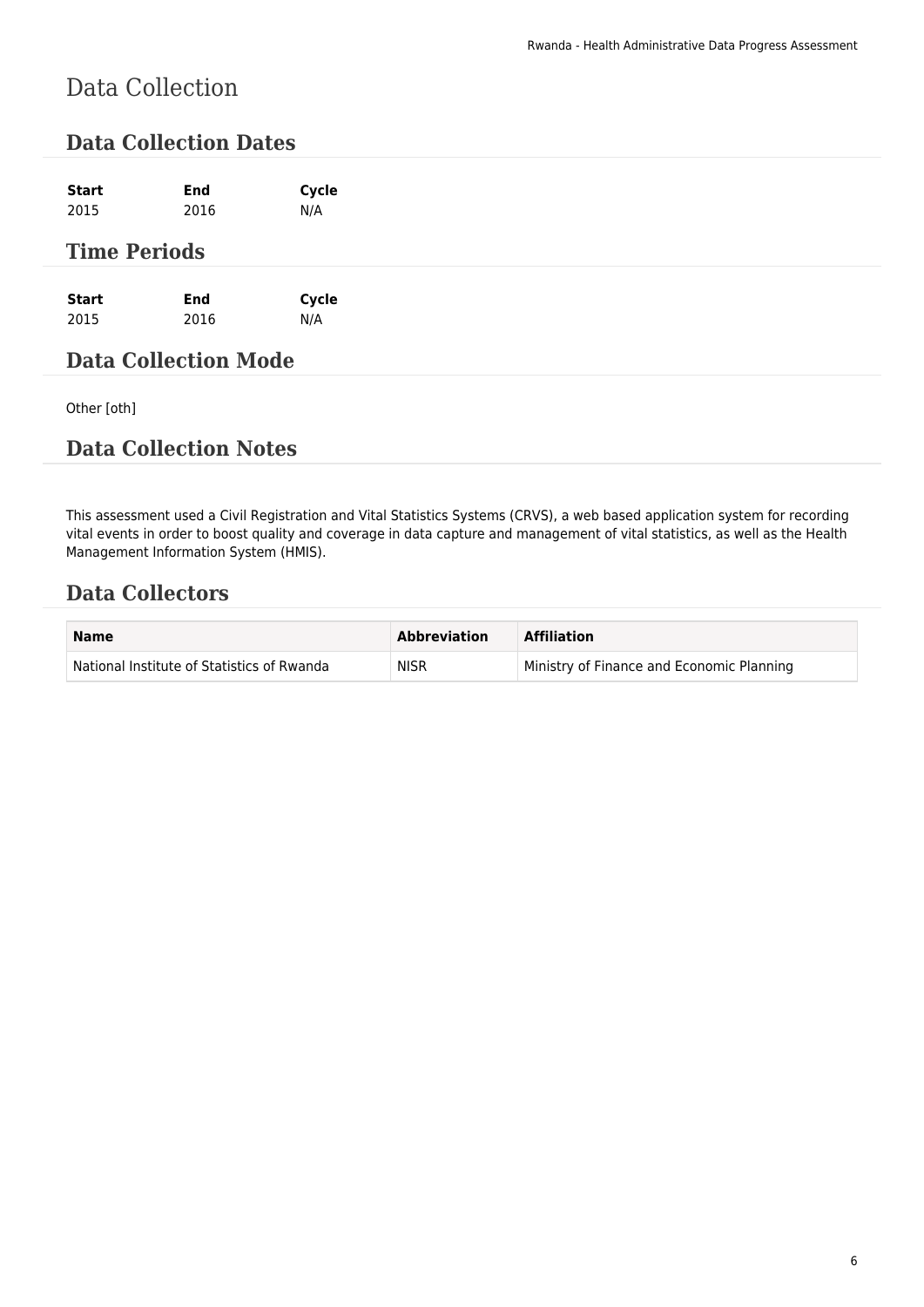## Data Processing

### **Data Editing**

For the calculation of fertility indicators, two sources of administrative statistics( HMIS and CRVS) were used. The Health Management Information System (HMIS) has collected the aggregated number of births in 2015 and 2016. For the corresponding years, the Civil Registration and Vital Statistics system (CRVS) has collected the number of births by the age of their mothers at the time of birth. To calculate fertility indicators like ASFR, TFR, and GRR, we need the number of births tabulated according to age of their mothers at birth.

Since the number of births registered in HMIS is close to expectation vis-à-vis the expected annual birth, fertility indicators were computed using HMIS data and these data have been imputed following the births distribution by age of the mothers (15-49) from the CRVS assuming that the same distribution of births according to the age of their mothers applies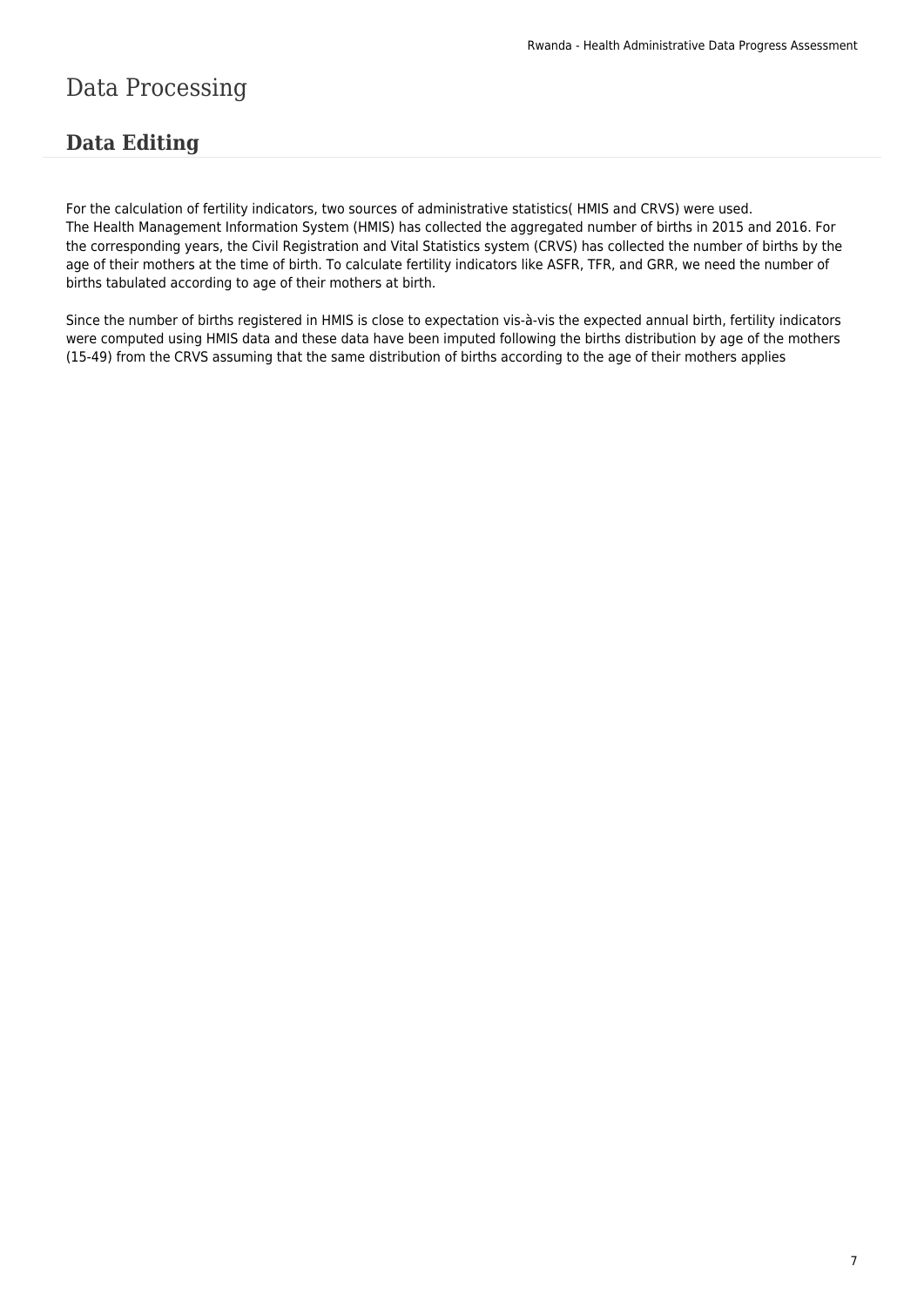## Data Appraisal

### **Other forms of Data Appraisal**

A combination of sources of data namely Health Management Information System (HMIS) and Civil Registration and Vital Statistics web based application (CRVS) is very useful for quality data. The 4th Rwanda Population and Housing Census conducted in 2012 and Rwanda Demographic and Health Survey (RDHS) conducted in 2014/15 were also used to benchmark on expectations and achievements for now.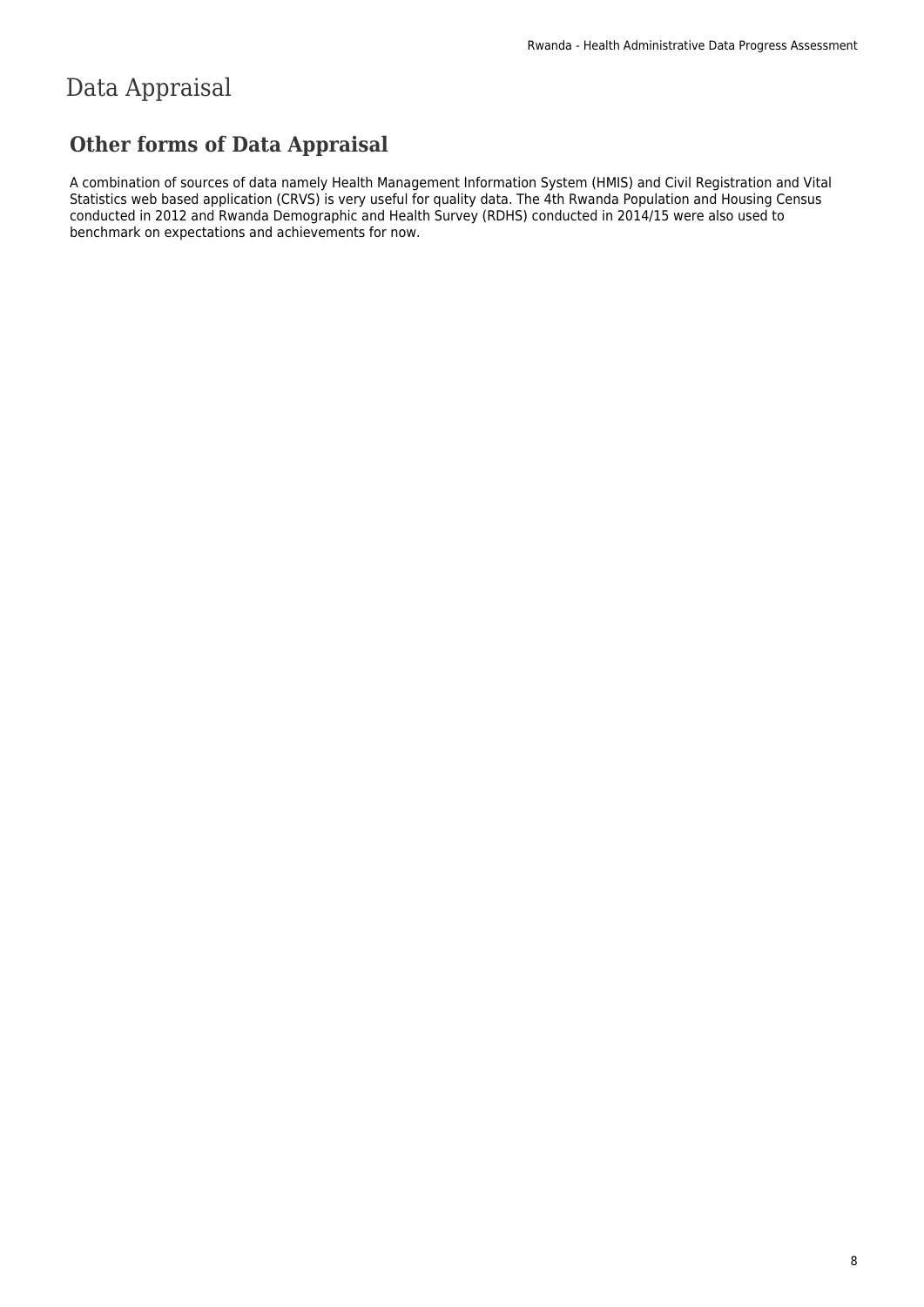## **File Description**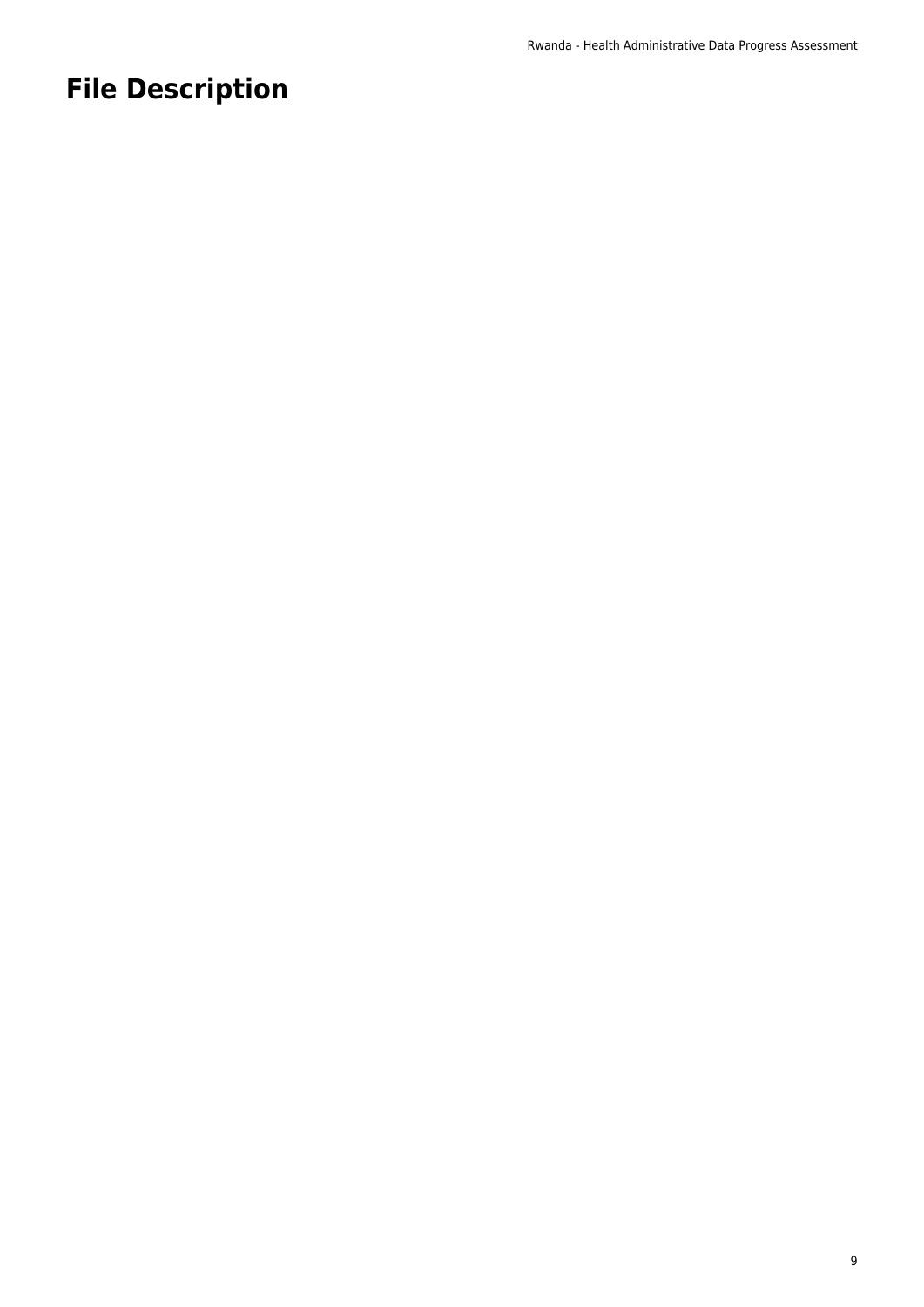## **Variable List**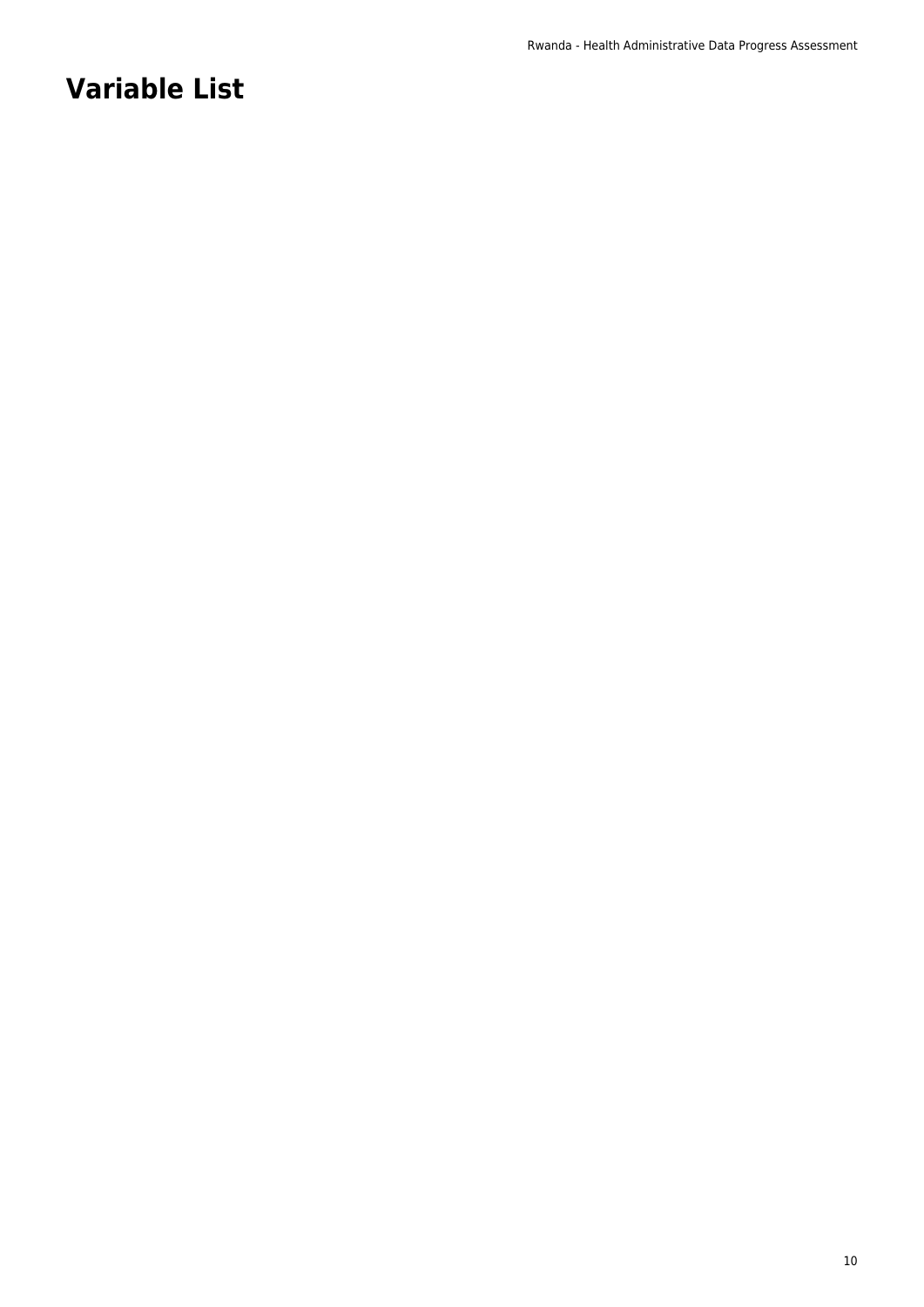### **RWA-NISR-RHADPA-data-file**

| Content      |                   |
|--------------|-------------------|
| Cases        | 0                 |
| Variable(s)  | 8                 |
| Structure    | Type:<br>Keys: () |
| Version      |                   |
| Producer     |                   |
| Missing Data |                   |
|              |                   |

### **Variables**

| ID             | <b>Name</b>        | Label                  | <b>Type</b> | Format    | Question |
|----------------|--------------------|------------------------|-------------|-----------|----------|
| V <sub>1</sub> | Province           |                        | discrete    | character |          |
| V <sub>2</sub> | <b>District</b>    |                        | discrete    | character |          |
| V3             | Hospital           |                        | discrete    | character |          |
| V <sub>4</sub> | Sector             |                        | discrete    | character |          |
| V <sub>5</sub> | HealthFacility     | <b>Health Facility</b> | discrete    | character |          |
| V <sub>6</sub> | HFdeliveries2016   | HF deliveries2016      | contin      | numeric   |          |
| V <sub>7</sub> | Homedeliveries2016 | Home deliveries 2016   | contin      | numeric   |          |
| V8             | Total              |                        | contin      | numeric   |          |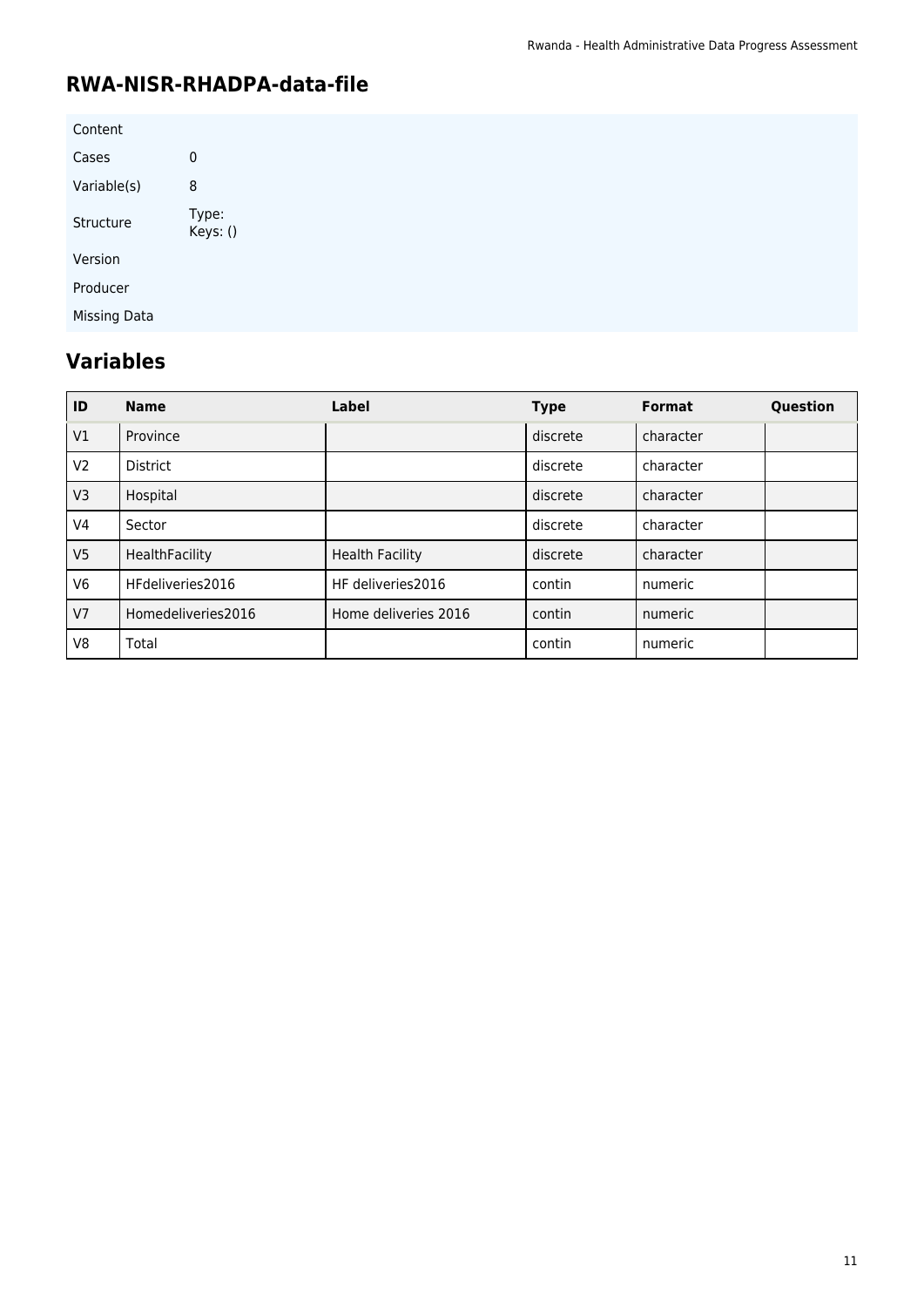Rwanda - Health Administrative Data Progress Assessment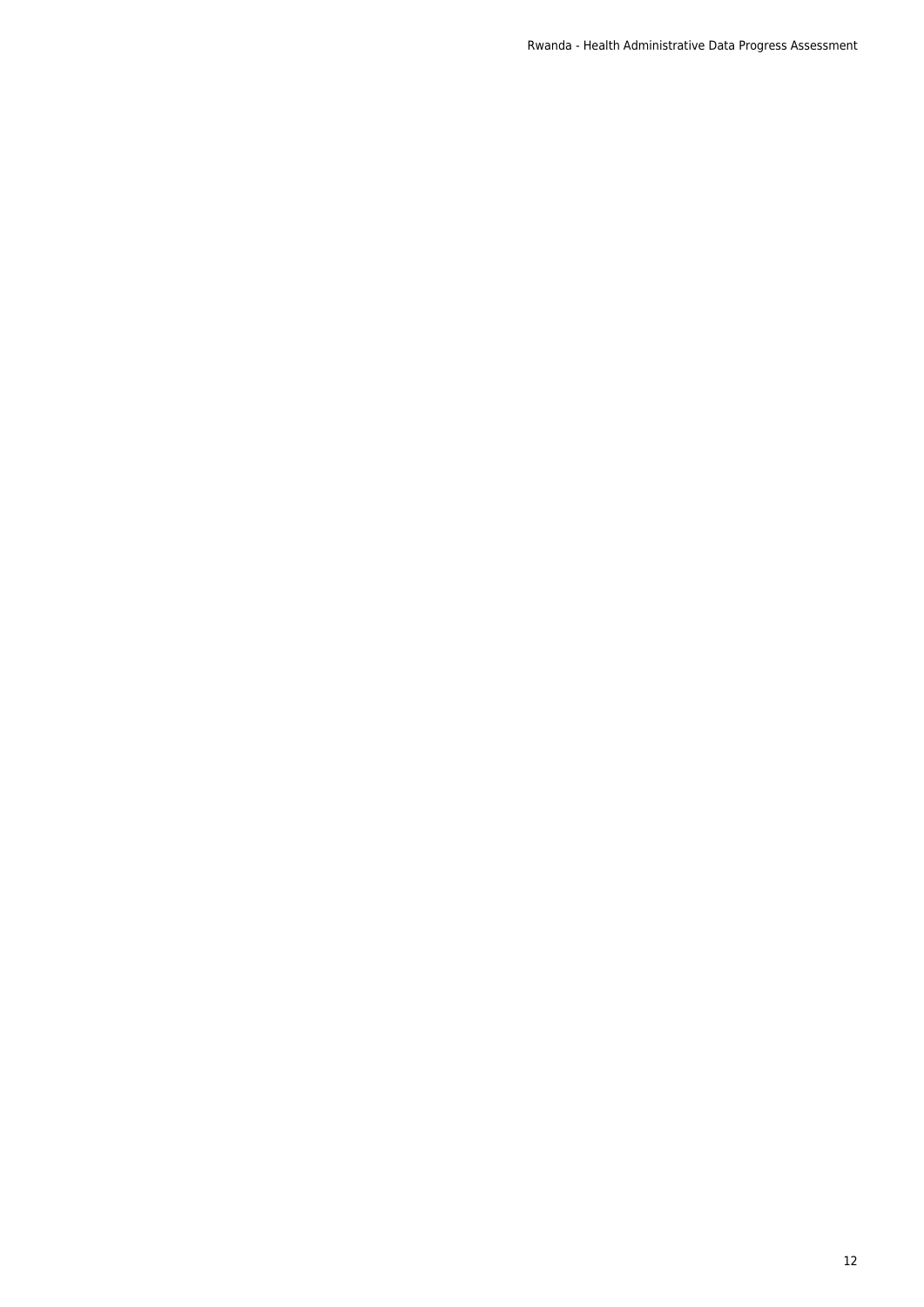## (Province) File: RWA-NISR-RHADPA-data-file

#### **Overview**

Type: Discrete Format: character Width: 11

## (District) File: RWA-NISR-RHADPA-data-file

#### **Overview**

Type: Discrete Format: character Width: 19

## (Hospital) File: RWA-NISR-RHADPA-data-file

#### **Overview**

Type: Discrete Format: character Width: 26

### (Sector) File: RWA-NISR-RHADPA-data-file

#### **Overview**

Type: Discrete Format: character Width: 30

### Health Facility (HealthFacility) File: RWA-NISR-RHADPA-data-file

#### **Overview**

Type: Discrete Format: character Width: 31

## HF deliveries2016 (HFdeliveries2016) File: RWA-NISR-RHADPA-data-file

#### **Overview**

Type: Continuous Format: numeric Width: 6 Decimals: 0 Range: 0-328419

Valid cases: 0 Invalid: 0

Valid cases: 0 Invalid: 0

Valid cases: 0 Invalid: 0

Valid cases: 0 Invalid: 0

Valid cases: 0 Invalid: 0

Valid cases: 0 Invalid: 0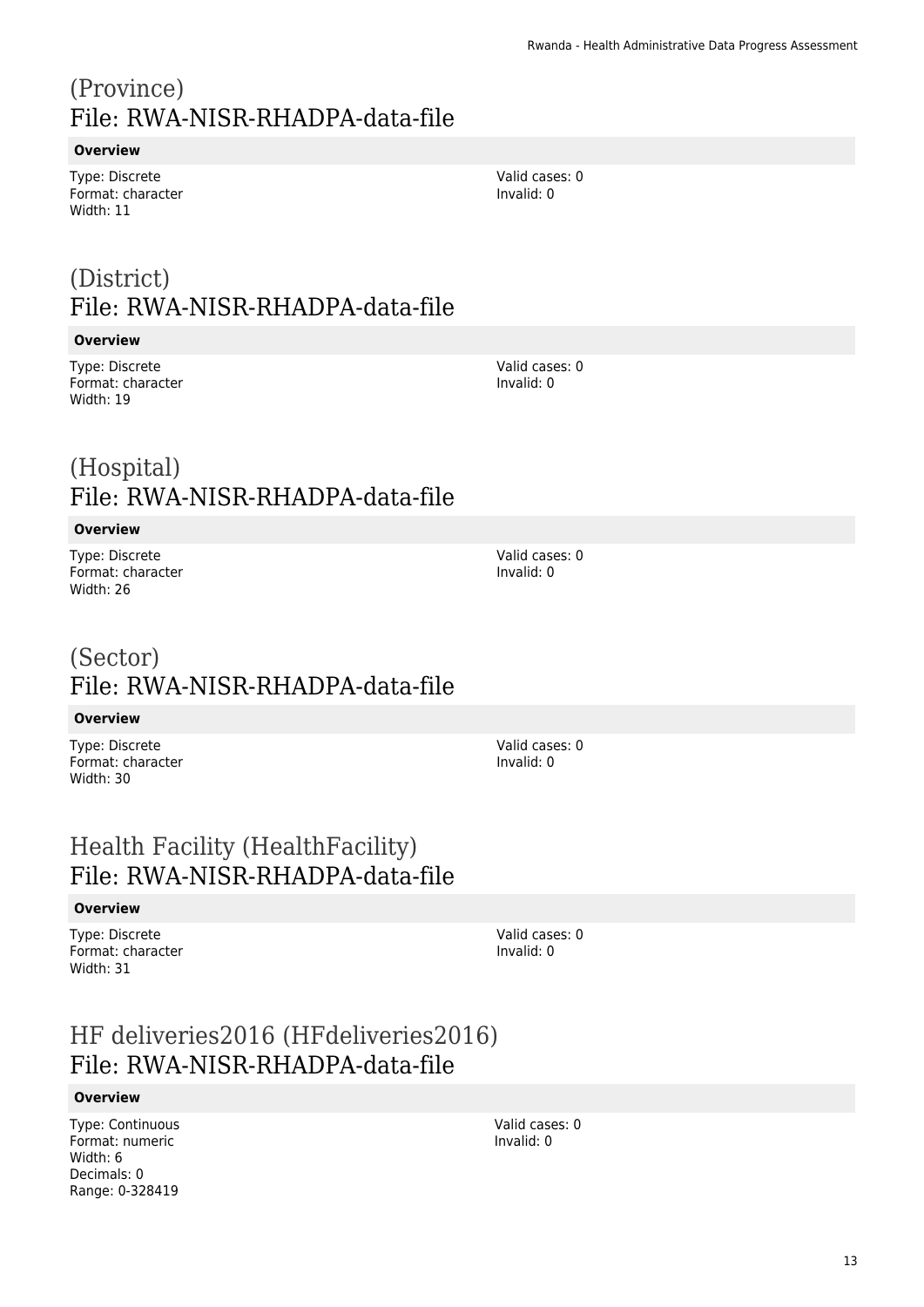## Home deliveries 2016 (Homedeliveries2016) File: RWA-NISR-RHADPA-data-file

#### **Overview**

Type: Continuous Format: numeric Width: 5 Decimals: 0 Range: 0-10365

## (Total) File: RWA-NISR-RHADPA-data-file

#### **Overview**

Type: Continuous Format: numeric Width: 6 Decimals: 0 Range: 0-338784

Valid cases: 0 Invalid: 0

Valid cases: 0 Invalid: 0